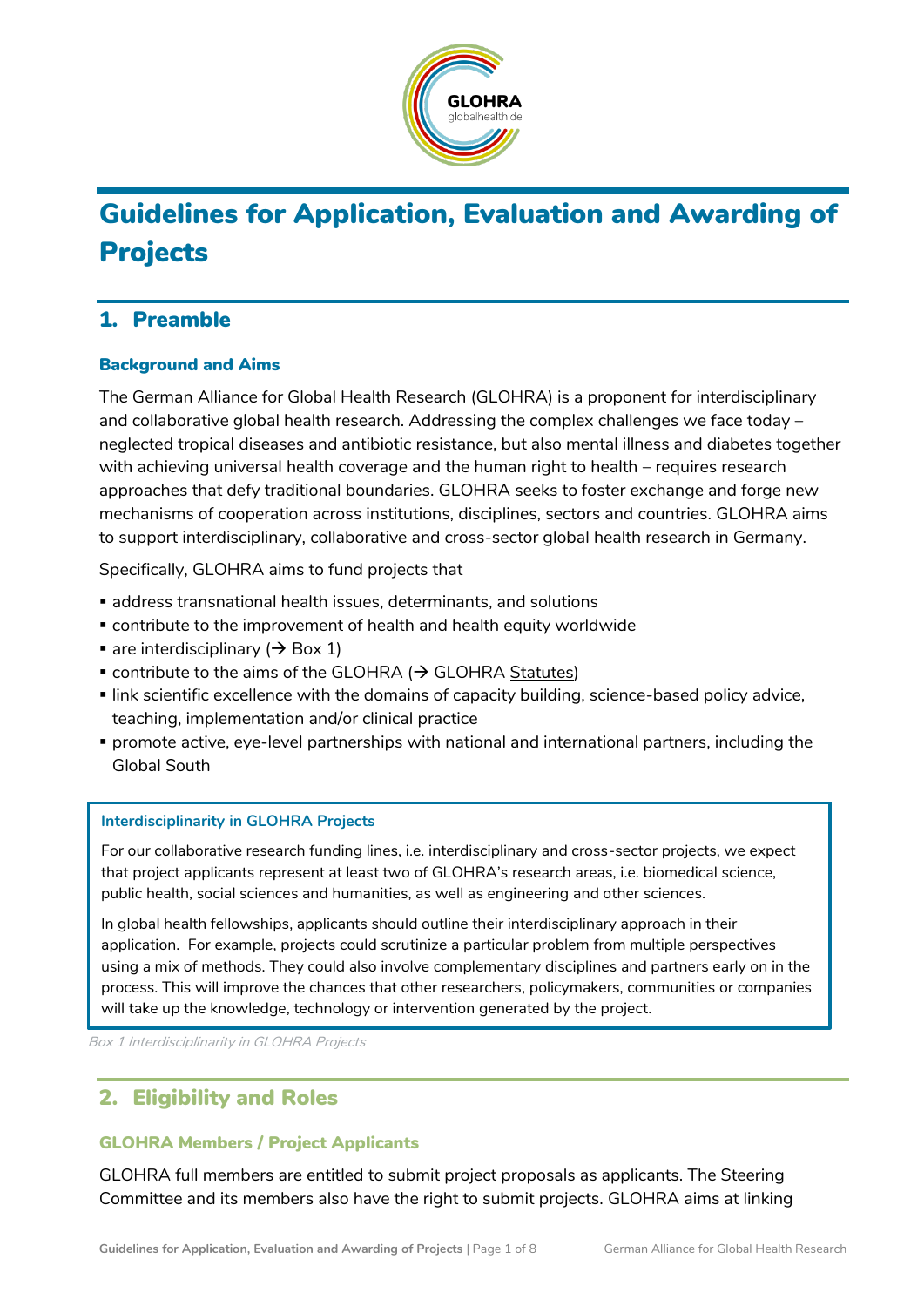

members from different institutions and cities. An individual member or associate member can only hold one grant at a time.

#### Project Partners

Associate members and representatives of non-academic legal entities who fulfill the formal eligibility criteria of the Federal Ministry of Education and Research (BMBF) can be project partners. In the cross-sector project funding line, GLOHRA explicitly requests members to work on research questions by engaging with partners from industry, policy and / or civil society.

Funding for project partners is capped at 50.000€ per non-member per year. In accordance with BMBF principles, commercial enterprises are expected to make an appropriate contribution of their own - generally at least 50% of the eligible costs incurred. In case of small and medium-sized or not for profit enterprises, this contribution may be reduced.

Funding can only be awarded to legal-entities in Germany. Individuals cannot be project partners.

#### **Subcontractors**

Projects may include subcontracts, e.g. for service providers or legal entities abroad. A subcontract may not exceed 50% of the budget of the member awarding the subcontract. Since GLOHRA aims to support capacity-building, core activities/ tasks should generally not be outsourced to service providers, but provided by the consortium.

#### **Links & Resources**

- **FAQ on GLOHRA project funding: [globalhealth.de/faqs](https://globalhealth.de/faqs.html)**
- Find partners and experts in the Global Health Research Directory: [researchdirectory.globalhealth.de](https://researchdirectory.globalhealth.de/)
- Projects already funded by GLOHRA: [globalhealth.de/funded-projects](https://globalhealth.de/funded-projects.html)

Box 2 Links & Resources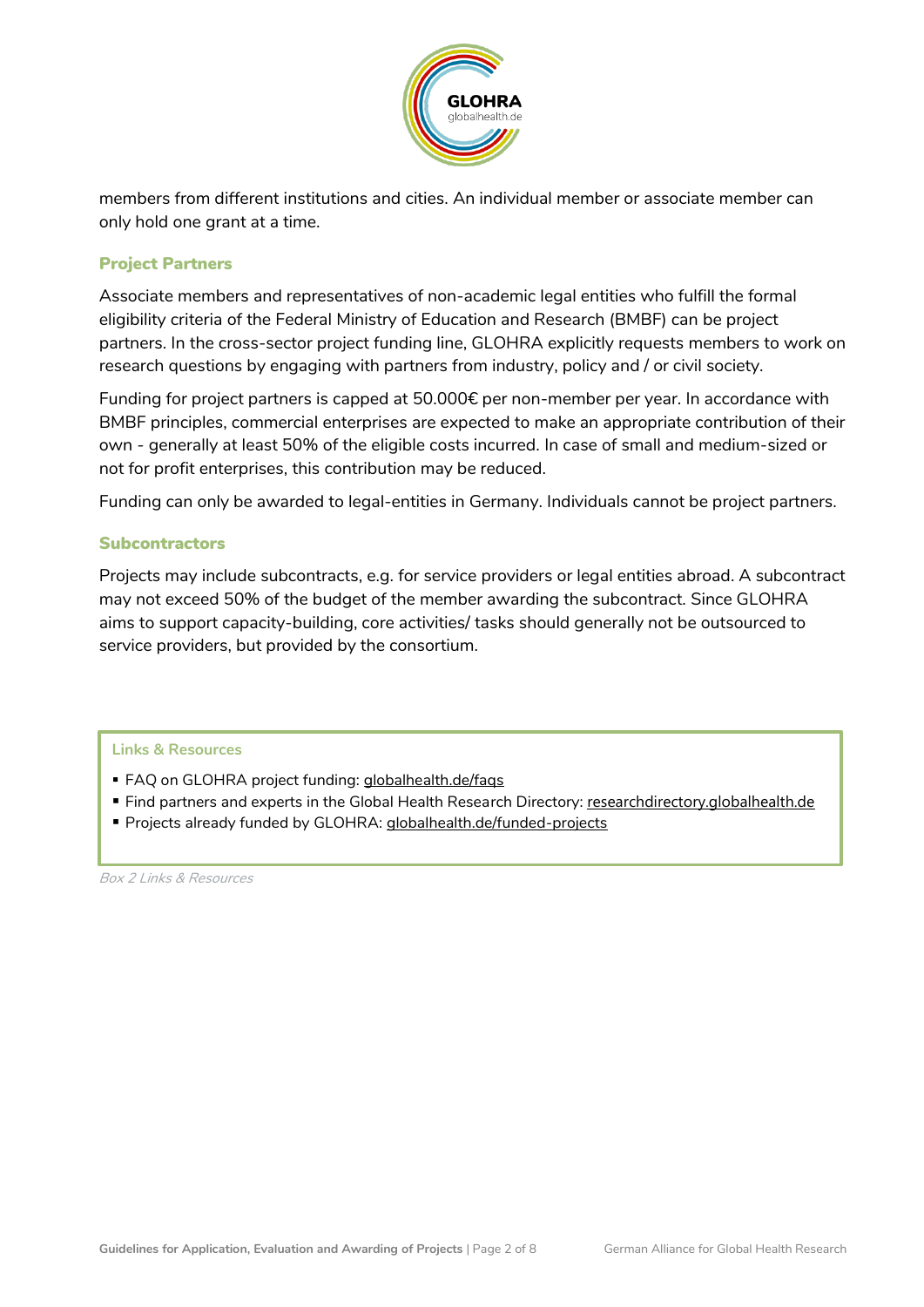

## 3. Types of projects

|                             | Interdisciplinary pilot projects                                                                                                                 | <b>Cross-sector projects</b>                      | <b>Global health postdoc fellowships</b>          |
|-----------------------------|--------------------------------------------------------------------------------------------------------------------------------------------------|---------------------------------------------------|---------------------------------------------------|
| <b>Description</b>          | Seed funding to validate approaches and                                                                                                          | Collaborative projects between academic and       | Postdoc fellowships                               |
|                             | prepare external funding applications                                                                                                            | non-academic partners                             |                                                   |
| Minimum consortium          | At least two GLOHRA members, representing                                                                                                        | At least three applicants, of whom                | Applicant must                                    |
|                             | ■ at least two disciplines ( $\rightarrow$ Box 1)                                                                                                | • at least two GLOHRA members                     | • be a GLOHRA member                              |
|                             | ■ at least two organizations                                                                                                                     | o from two different organizations                | • have obtained a PhD degree or equivalent within |
|                             | adequate balance in terms of budget and task                                                                                                     | o at least two disciplines ( $\rightarrow$ Box 1) | the last 0-7 years at the time of application     |
|                             | distribution between the partners                                                                                                                | • one Germany-based non-academic partner          |                                                   |
|                             |                                                                                                                                                  | (e.g. policy, industry, civil society)            |                                                   |
|                             | Funding for project partners and associate members is capped at 50.000€ per partner per year.                                                    |                                                   |                                                   |
|                             | International partners can participate as subcontractors. A subcontract may not exceed 50% of the budget of the member awarding the subcontract. |                                                   |                                                   |
| <b>Duration</b>             | generally up to 12 months                                                                                                                        | up to 24 months                                   | $12-24$ months                                    |
|                             | 18 months in exceptional cases                                                                                                                   |                                                   |                                                   |
| <b>Indicative funding</b>   | 120,000 EUR per project over 12 months                                                                                                           | 240,000 EUR per project over 24 months            | Up to 100,000 EUR per project per year            |
| amount                      |                                                                                                                                                  |                                                   |                                                   |
| <b>Evaluation criteria*</b> | Scientific novelty, quality and originality, interdisciplinarity                                                                                 |                                                   |                                                   |
|                             | Adequacy and feasibility of the work plan, budget and management procedures                                                                      |                                                   |                                                   |
| *see pp. 5                  | Impact and expected results                                                                                                                      |                                                   |                                                   |
| <b>Expected results</b>     | Scientific publications, third-party funding                                                                                                     | · Innovative structures, models, methods, tools,  | Scientific publications, third-party funding      |
|                             | applications                                                                                                                                     | networks etc. that are accessible and usable      | applications                                      |
|                             | Approaches, results, strategies, narratives,                                                                                                     | for the wider global health community and/or      | • Contribution to cross-institutional and         |
|                             | etc. that underpin and support                                                                                                                   | transferrable to other contexts                   | interdisciplinary cooperation within and beyond   |
|                             | interdisciplinarity in global health research                                                                                                    | • Contribution to cross-institutional and         | Germany                                           |
|                             | projects                                                                                                                                         | interdisciplinary cooperation within and          |                                                   |
|                             | • Contribution to cross-institutional and                                                                                                        |                                                   |                                                   |
|                             |                                                                                                                                                  |                                                   |                                                   |
|                             |                                                                                                                                                  |                                                   |                                                   |
|                             | interdisciplinary cooperation within and<br>beyond Germany                                                                                       | beyond Germany                                    |                                                   |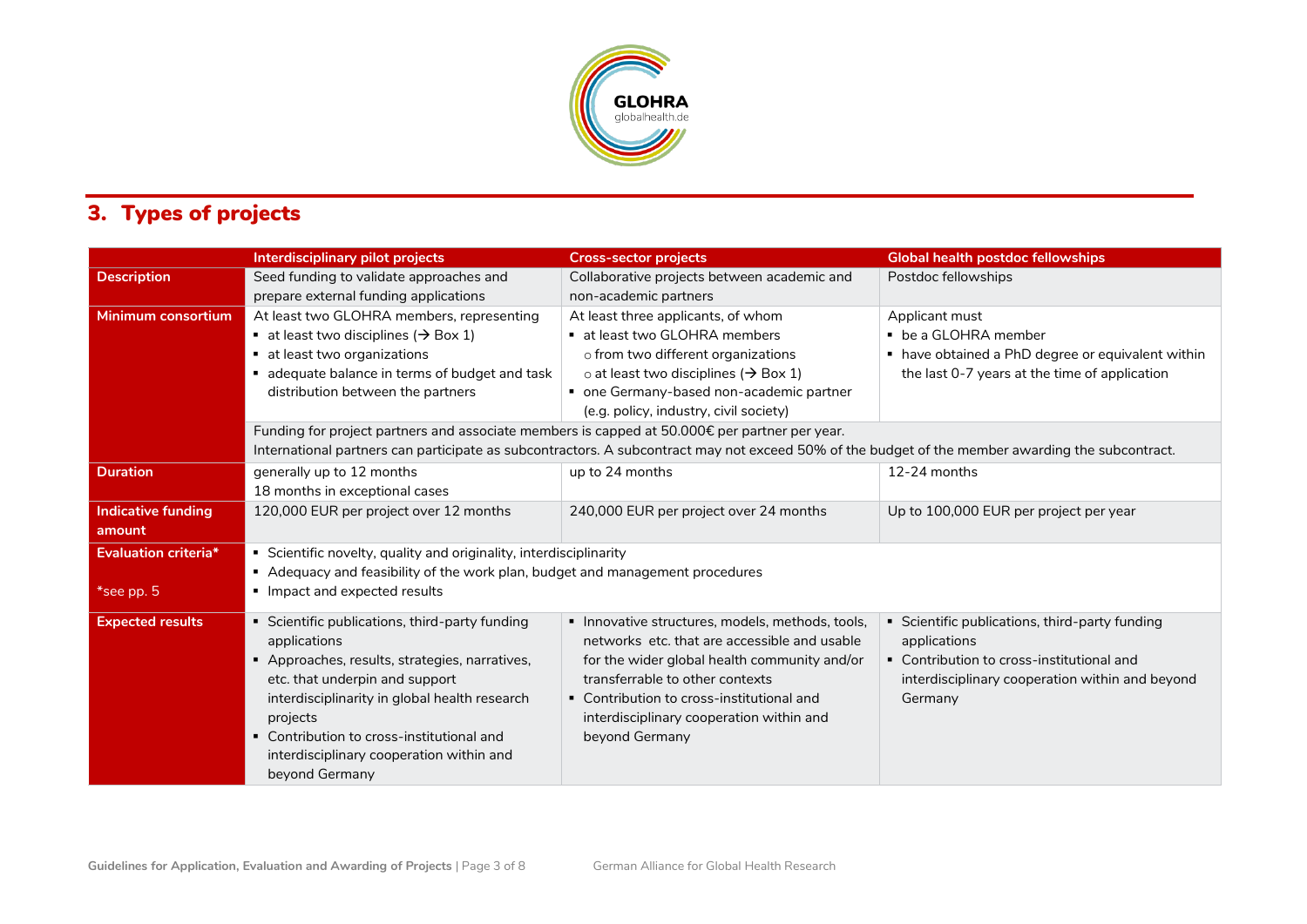

## 4. Application

#### Submission of the project applications to the Secretariat

Applicants are encouraged to contact the Secretariat and read the FAQ section on the GLOHRA website [\(https://globalhealth.de/faqs.html\)](https://globalhealth.de/faqs.html) before submitting an application.

Applicants are requested to submit an informal expression of interest to the GLOHRA Secretariat by e-mail [\(secretariat@globalhealth.de\)](mailto:secretariat@globalhealth.de) by the cut-off date provided on the website. This should contain information about the chosen project type, topic (keywords, title or 1-2 sentence description), project partners and –if applicable - partner country(ies).

Project proposals must be submitted to the GLOHRA Secretariat by e-mail [\(secretariat@globalhealth.de\)](mailto:secretariat@globalhealth.de) by the cut-off date provided on the website. For better comparability and assessment of submitted project proposals, the application form is standardized. A page limit of max. 12 pages applies (without annexes).

#### 5. Evaluation

#### Process

#### **Formal check**

The Secretariat checks the formal criteria of the applications. If the formalities are not adhered to, the applicant will be given the opportunity to submit the missing information at short notice. GLOHRA may reject applications that do not meet the formal requirements. This decision shall be made at the discretion of the Steering Committee.

#### **Evaluation by the Steering Committee**

The Steering Committee will jointly discuss, score and rank the proposals and recommend a limited number of projects for funding. Representatives of the funding ministries and the funding agencies are expressly invited to participate in the evaluation as observers.

#### **Decisions**

After deliberations about the project proposal, the Steering Committee can make funding recommendations as follows:

- 1. Recommend: The project proposal is evaluated positively and recommended for funding.
- 2. Conditionally recommend: The project proposal is conditionally recommended for funding. The applicant is invited to incorporate suggested modifications. The project will only be recommended for funding if the Steering Committee agrees that the identified issues have been adequately responded to.
- 3. Reject: The project proposal is not recommended for funding.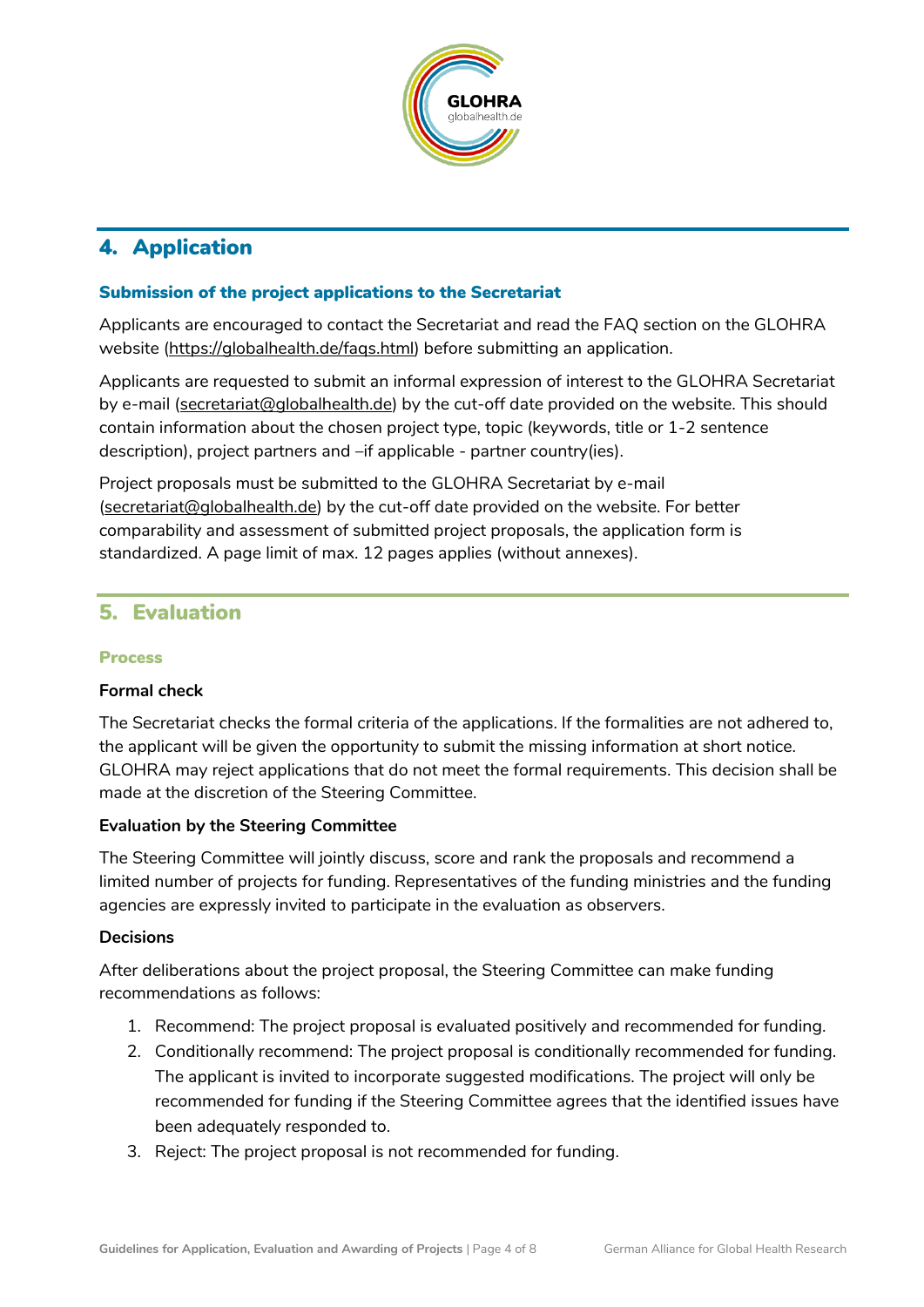

The approval or rejection of a project proposal is decided by a simple majority of the Steering Committee. All members of the Steering Committee are entitled to vote, provided they do not declare a conflict of interest.

The final funding decision will be taken by the Federal Ministry of Education and Research (BMBF).

#### Criteria

#### **Scientific novelty, quality and originality, interdisciplinarity**

- The project idea is ambitious, original and goes beyond the state of the art. (e.g. ground breaking objectives, novel concepts and approaches)
- The project has the potential to address (or lay the groundwork for addressing) a global health need.
- The project is aligned with GLOHRA's values and mission and the (inter)national global health agenda. The project cannot easily be funded through other programs and mechanisms.
- The project is rooted in existing knowledge.
- **The research questions / research objectives are clear.**
- The project concept is coherent and convincing.
- The proposed methods are adequate for addressing the research question/objectives.
- The different disciplines involved are linked/ integrated in a meaningful way.
- **The collaboration/partnership is new and brings together especially well suited and qualified** partners (rather than the most convenient ones who are geographically close or know each other from previous collaborations).
- The applicants have the necessary knowledge/ expertise to address the questions raised and/or plan to involve relevant partners.

#### **Adequacy and feasibility of the work plan, budget and management procedures**

- The work plan is coherent; tasks and resources are adequate and allocated in a plausible way.
- **The proposal aims at producing measureable outcomes that align with the stated research** objectives.
- **The applicants have the operational capacity to carry out the project.**
- **Applicants and partners work in a complementary manner. All partners make a meaningful** contribution to the project. Partners' roles and responsibilities in the project fit their capacities and interests (including non-academic partners in cross-sector projects).
- If applicable: LMIC stakeholders are adequately and fairly represented (e.g. in research design, project execution and decision-making, budget, ownership of results, etc.)
- The project has appropriate management structures and procedures, including risk and innovation management.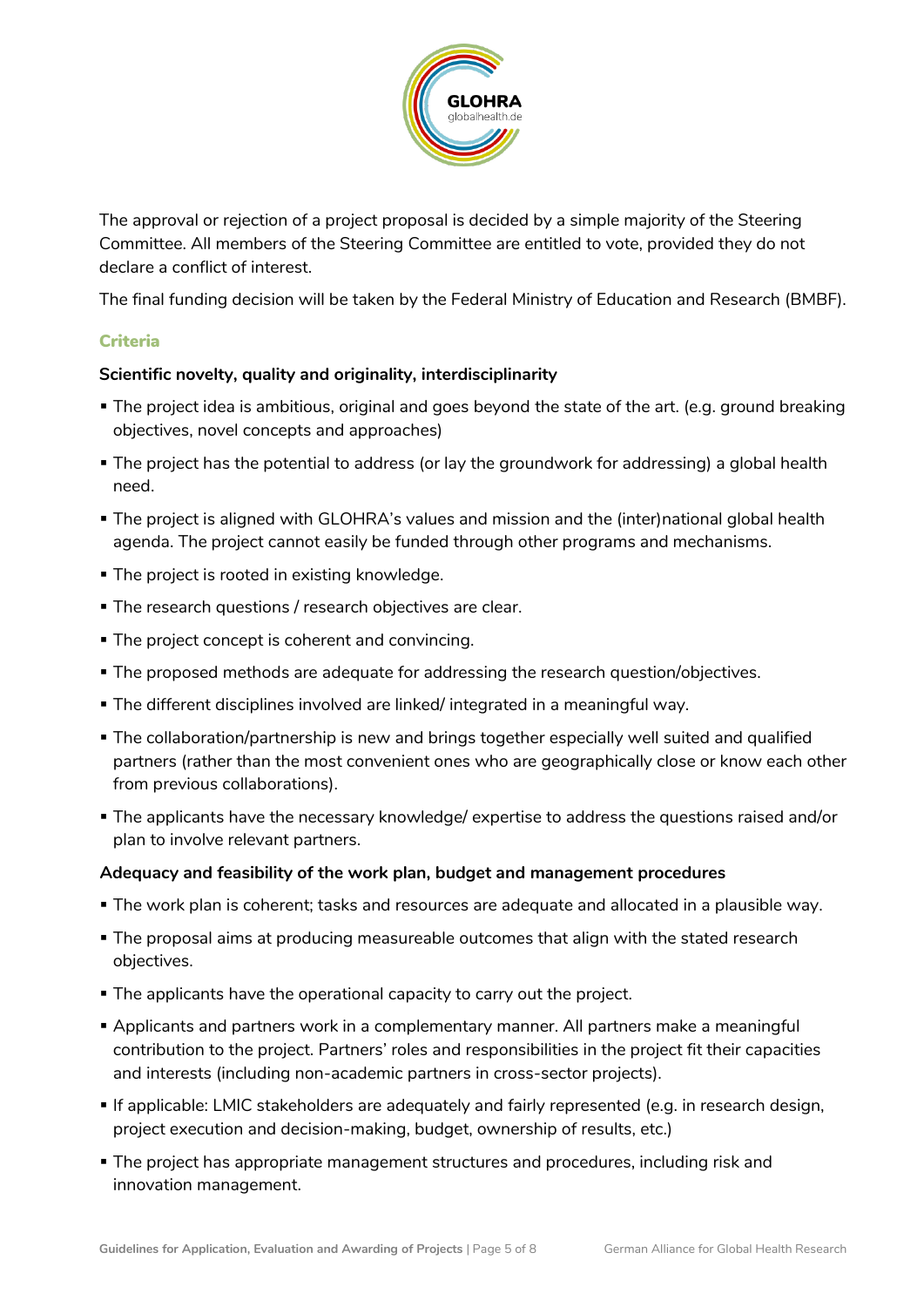

#### **Impact and expected results**

- a) Interdisciplinary pilot projects
- The project develops approaches, results, strategies, narratives, etc. that underpin and support interdisciplinarity in global health research projects.
- The project has good prospects for publications and third-party funding after the pilot phase.
- The project contributes to academic interdisciplinary and cross-institutional network integration across Germany/within GLOHRA.
- Ethical dimensions are appropriately considered (e.g. adequate management of ethical risks when dealing with vulnerable populations or collecting/using personal data, adequate involvement of local review boards, etc.)
- Gender dimensions are appropriately considered (e.g. in project team composition, leadership, contents, methods, target populations and outcomes)
- Sustainability dimensions are explicitly considered (e.g. environmental sustainability, sustainable use of project results, social sustainability for local populations, etc.)
- b) Global Health Fellowships
- The project makes a significant contribution to the applicant's career development.
- **The project has good prospects for publications and third-party funding after the pilot phase.**
- The project contributes to the applicant's integration in academic interdisciplinary networks within GLOHRA.
- Ethical dimensions are appropriately considered (e.g. adequate management of ethical risks when dealing with vulnerable populations or collecting/using personal data, adequate involvement of local review boards, etc.)
- Gender dimensions are appropriately considered (e.g. in project team composition, leadership, contents, methods, target populations and outcomes)
- Sustainability dimensions are explicitly considered (e.g. environmental sustainability, sustainable use of project results, social sustainability for local populations, etc.)
- c) Cross-sector projects
- The project develops innovative structures, models, methods, tools, networks etc. that are accessible and usable for the wider global health community and/or transferrable to other contexts.
- **The expected impact is ambitious, but realistic. The pathway to impact is clearly described.**
- The project promotes the German integration in international and cross-sector global health research networks and activities.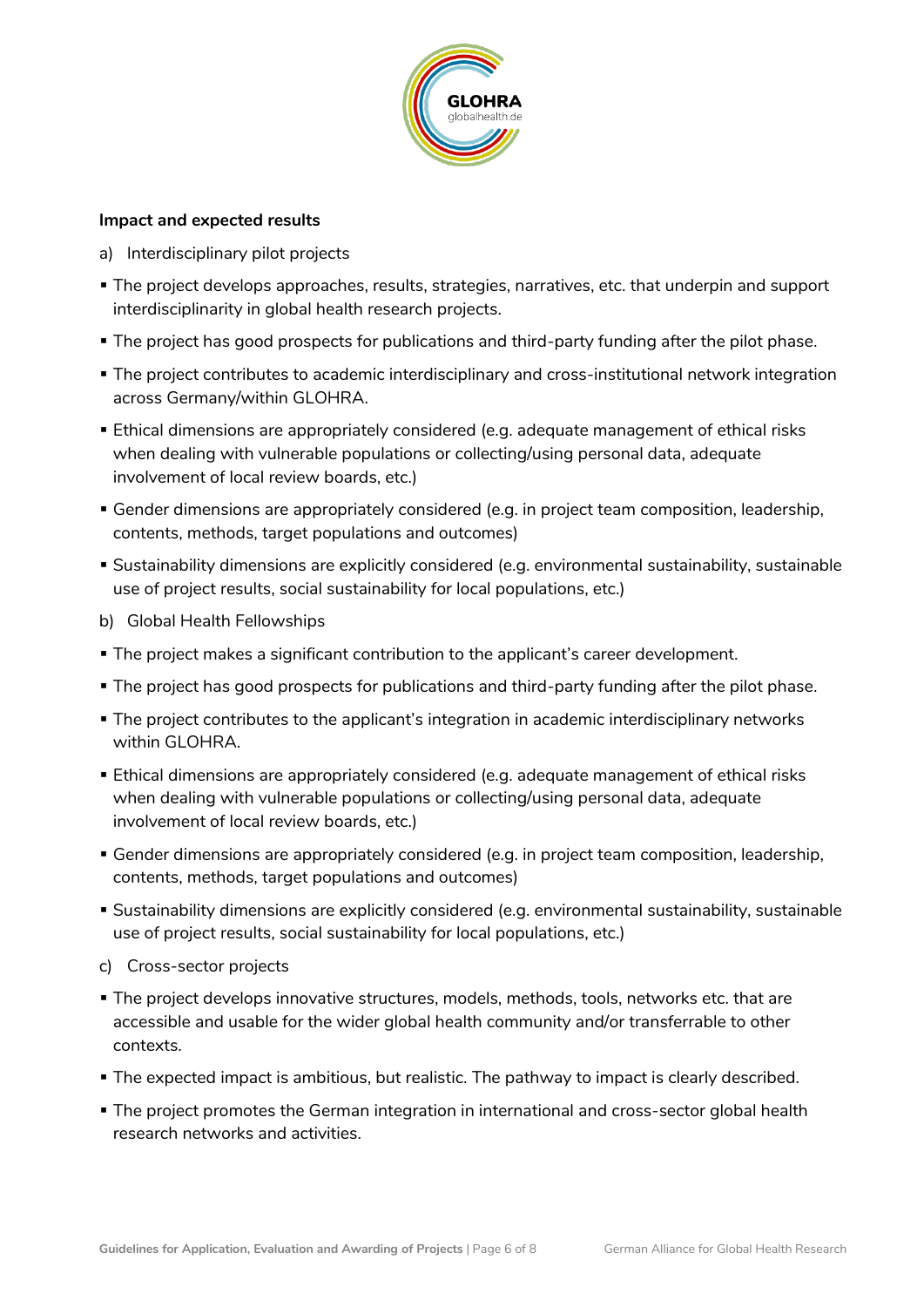

- Ethical dimensions are appropriately considered (e.g. adequate management of ethical risks when dealing with vulnerable populations or collecting/using personal data, adequate involvement of local review boards, etc.)
- Gender dimensions are appropriately considered (e.g. in project team composition, leadership, contents, methods, target populations and outcomes)
- Sustainability dimensions are explicitly considered (e.g. environmental sustainability, sustainable use of project results, social sustainability for local populations, etc.)

#### Conflicts of interest

If members of the Steering Committee are biased or declare a conflict of interest, they will be excluded from the respective evaluation round.

A member of the Steering Committee needs to declare a conflict of interest if s/he is involved financially or in terms of content in the planned project or if s/he is employed in the same institute or working group as the applicant and cooperates with them in terms of content. In addition, the members of the Steering Committee are requested to truthfully declare close cooperation or direct competition with the applicant in thematically similar projects. Employment in the same superordinate institution alone is no reason for bias. Cases of doubt will be decided upon individually, using the DFG Guidelines for Avoiding Conflicts of Interest as a reference.

#### Final assessment and implementation by the funder and designated project management agency

For the final funding decision, the Secretariat forwards the application documents, the Steering Committee's vote and the minutes of the Steering Committee's review to the funding ministry or its designated project management agency. The applicant will then be invited to submit a formal application ("AZA") to the project management agency.

A binding grant can only be awarded after a final review of the documents by the funding body or its project management agency. The project management agency will handle grant agreements and contracts, official progress and financial reporting etc. directly with the applicant. The BMBF has entrusted the Project Management Agency Health Research in the German Aerospace Center (PT-DLR) with implementing the projects.

#### 6. Resubmissions

#### Rules for re-submissions and renewals

Rejected proposals cannot be resubmitted. Applications for renewal of cross-sector projects are generally possible. Applications for renewal must be treated in the same way as new applications in the application procedure. Due to the nature of pilot projects, these cannot be renewed.